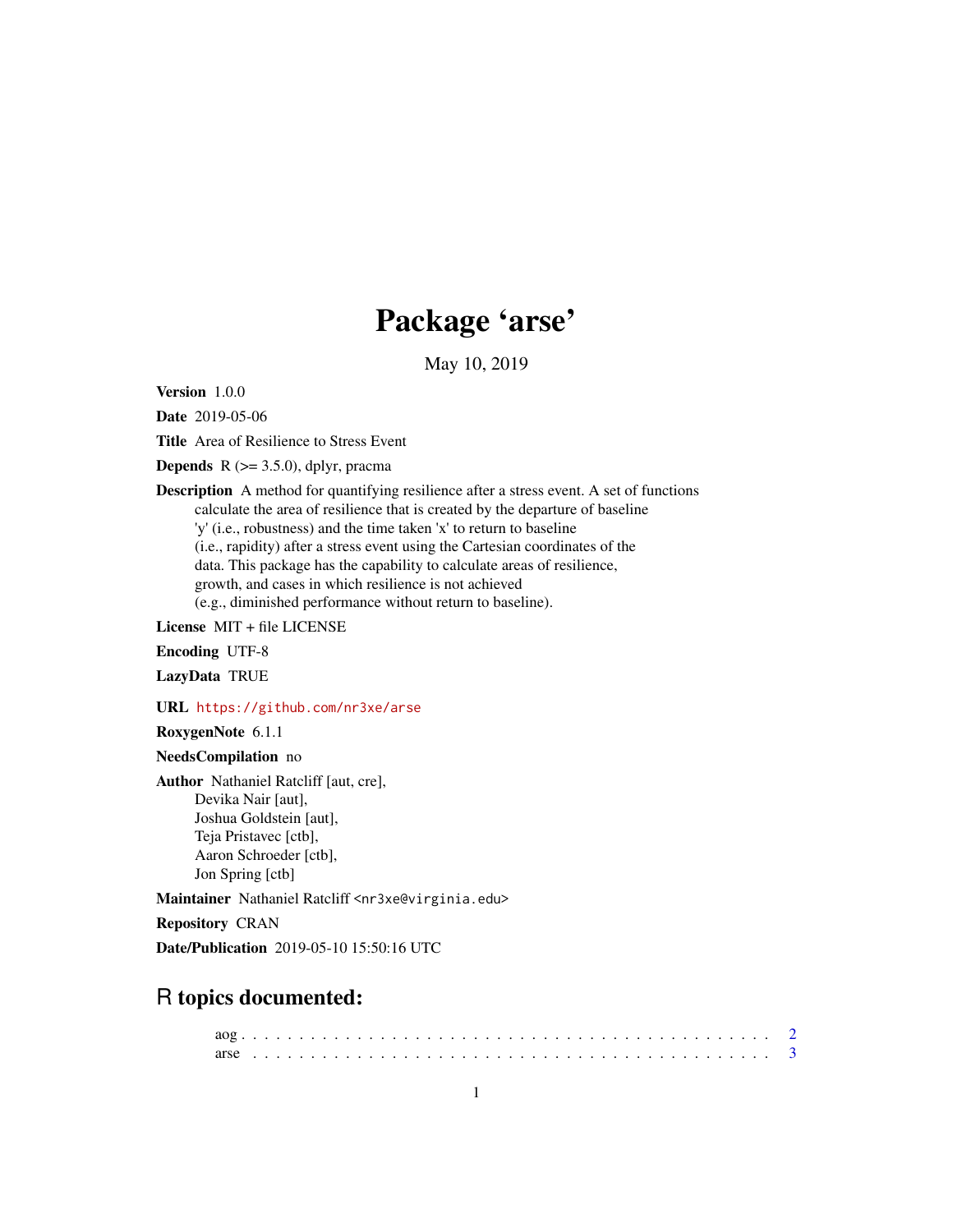<span id="page-1-0"></span>

| Index |  |
|-------|--|
|       |  |
|       |  |
|       |  |
|       |  |
|       |  |
|       |  |
|       |  |
|       |  |
|       |  |
|       |  |

aog *Calculates the area of growth above a baseline.*

#### Description

This function takes a series of 'x,y' coordinates and a specified 'y' baseline value. For a given set of x-coordinates over time and repeated measures of a 'y' variable, this function calculates the area of growth (aog) that is formed above the specified baseline value of 'y' using an implementation of the shoelace formula (Gauss's area formula) for the area of irregular polygons. Larger aog values are indicative of more growth on the measured variable.

#### Usage

```
aog(data, xcoord, ycoord, ybase = NA, yinvert = FALSE,
  saveout = FALSE)
```

| data    | A data frame with x- and y-coordinates in wide format.                                                                                                                                                                                                                                                                                                                                                                                                        |
|---------|---------------------------------------------------------------------------------------------------------------------------------------------------------------------------------------------------------------------------------------------------------------------------------------------------------------------------------------------------------------------------------------------------------------------------------------------------------------|
| xcoord  | A specified selection of the x-coordinate values within the data frame. The first<br>x-coordinate value should correspond to the baseline input of 'y'.                                                                                                                                                                                                                                                                                                       |
| vcoord  | A specified selection of the y-coordinate values within the dataframe. The first<br>y-coordinate value should correspond to the baseline value of 'y'. The second y-<br>coordinate value should be the first measure of 'y' after the intrusion of a stress<br>event. The last value of 'y' should correspond to the last measurement of 'y'<br>over the measured timeframe.                                                                                  |
| ybase   | A specified selection of the baseline of the 'y' measured variable. Users are ad-<br>vised to place baseline as the first instance of the y-coordinate values. Function<br>defaults to use the first y-coordinate value in the series.                                                                                                                                                                                                                        |
| yinvert | Specifies whether resilience occurs above or below the baseline depending on<br>the meaning of high and low 'y' values. When parameter 'yinvert' is set to<br>'FALSE' (the default), it is assumed that higher numbers are indicative of posi-<br>tive (i.e., desired) 'y' values (e.g., exam grade). When 'yinvert' is set to 'TRUE',<br>it is assumed that lower numbers are indicative of positive (i.e., desired) 'y' val-<br>ues (e.g., blood pressure). |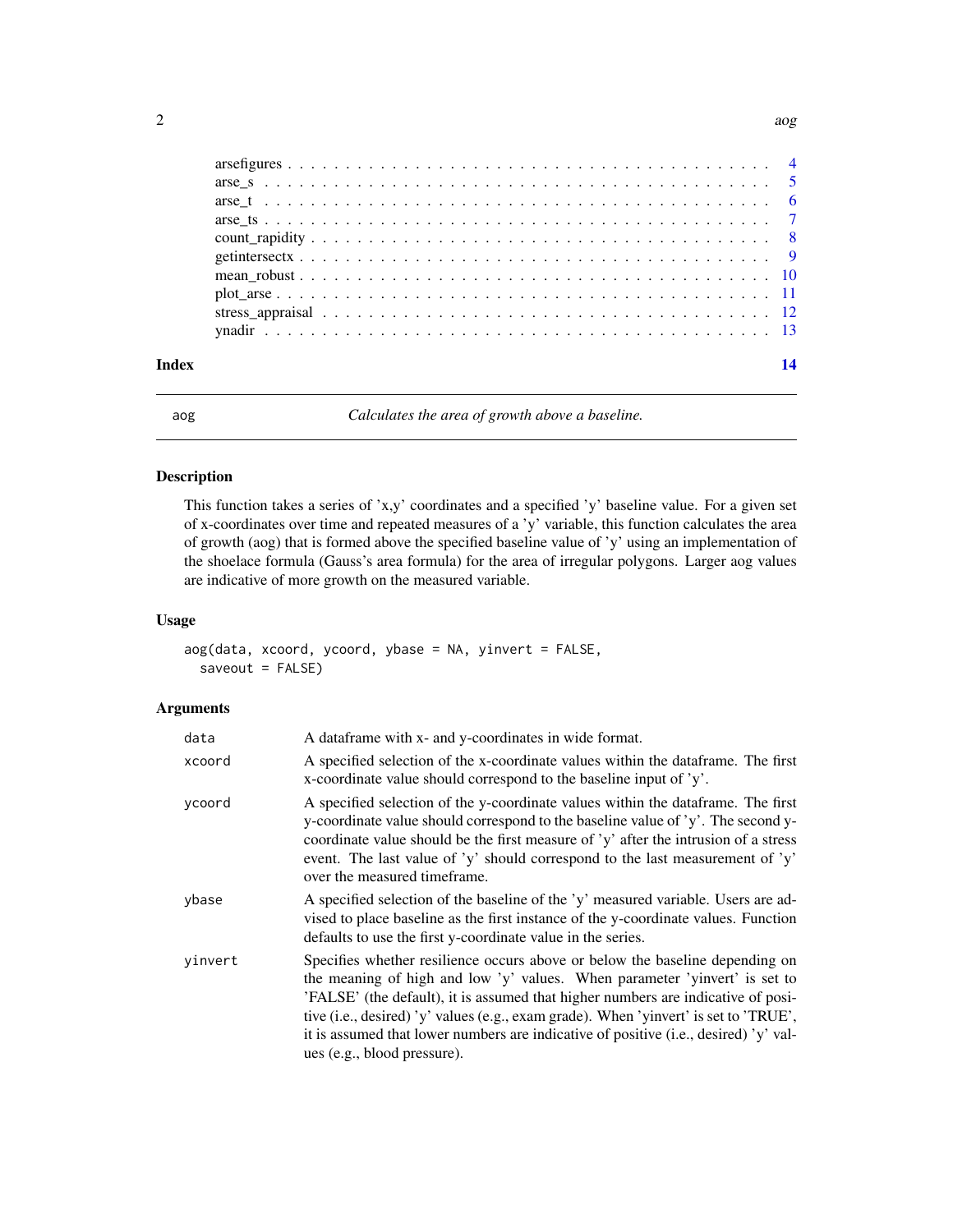<span id="page-2-0"></span>

| saveout | When the parameter 'saveout' is set to 'FALSE' (the default), a vector of cal- |
|---------|--------------------------------------------------------------------------------|
|         | culated aog values are given for each case. When 'saveout' is set to 'TRUE',   |
|         | a data frame of the original inputted dataset is returned with a new column of |
|         | calculated aog values.                                                         |

#### Value

When the parameter 'saveout' is set to 'FALSE', a vector of calculated aog values are given for each case. When 'saveout' is set to 'TRUE', a dataframe of the original inputted dataset is returned with a new column of calculated aog values.

#### Examples

```
xc \leftarrow t(c(1, 2, 3, 4, 5, 6, 7, 8, 9, 10))yc <- t(c(75,53,37,25,27,95,80,75,75,75))
dataset1 <- data.frame(xc, yc)
aog(data = dataset1, xcoord = dataset1[, 1:10], ycoord = dataset1[, 1:101, ycond = dataset1[, 1:20], saveout = TRUE)
```
arse *Calculates the area of resilience to stress event below a baseline.*

#### **Description**

This function takes a series of 'x,y' coordinates and a specified 'y' baseline value. For a given set of x-coordinates over time and repeated measures of a 'y' variable, this function calculates the area of resilience to a stress event (arse) that is formed below the specified baseline value of 'y' using an implementation of the shoelace formula (Gauss's area formula) for the area of irregular polygons. Any area above the baseline (i.e., growth) is ignored. Smaller arse values are indicative of better resilience on the measured variable.

#### Usage

```
arse(data, xcoord, ycoord, ybase = NA, yinvert = FALSE,
  saveout = FALSE)
```

| data   | A data frame with x- and y-coordinates in wide format.                                                                                                                                                                                                                                                                                                                        |
|--------|-------------------------------------------------------------------------------------------------------------------------------------------------------------------------------------------------------------------------------------------------------------------------------------------------------------------------------------------------------------------------------|
| xcoord | A specified selection of the x-coordinate values within the data frame. The first<br>x-coordinate value should correspond to the baseline input of $y'$ .                                                                                                                                                                                                                     |
| ycoord | A specified selection of the y-coordinate values within the data frame. The first<br>y-coordinate value should correspond to the baseline value of 'y'. The second y-<br>coordinate value should be the first measure of 'y' after the intrusion of a stress<br>event. The last value of 'y' should correspond to the last measurement of 'y'<br>over the measured timeframe. |
| ybase  | A specified selection of the baseline of the 'y' measured variable. Users are ad-<br>vised to place baseline as the first instance of the y-coordinate values. Function<br>defaults to use the first y-coordinate value in the series.                                                                                                                                        |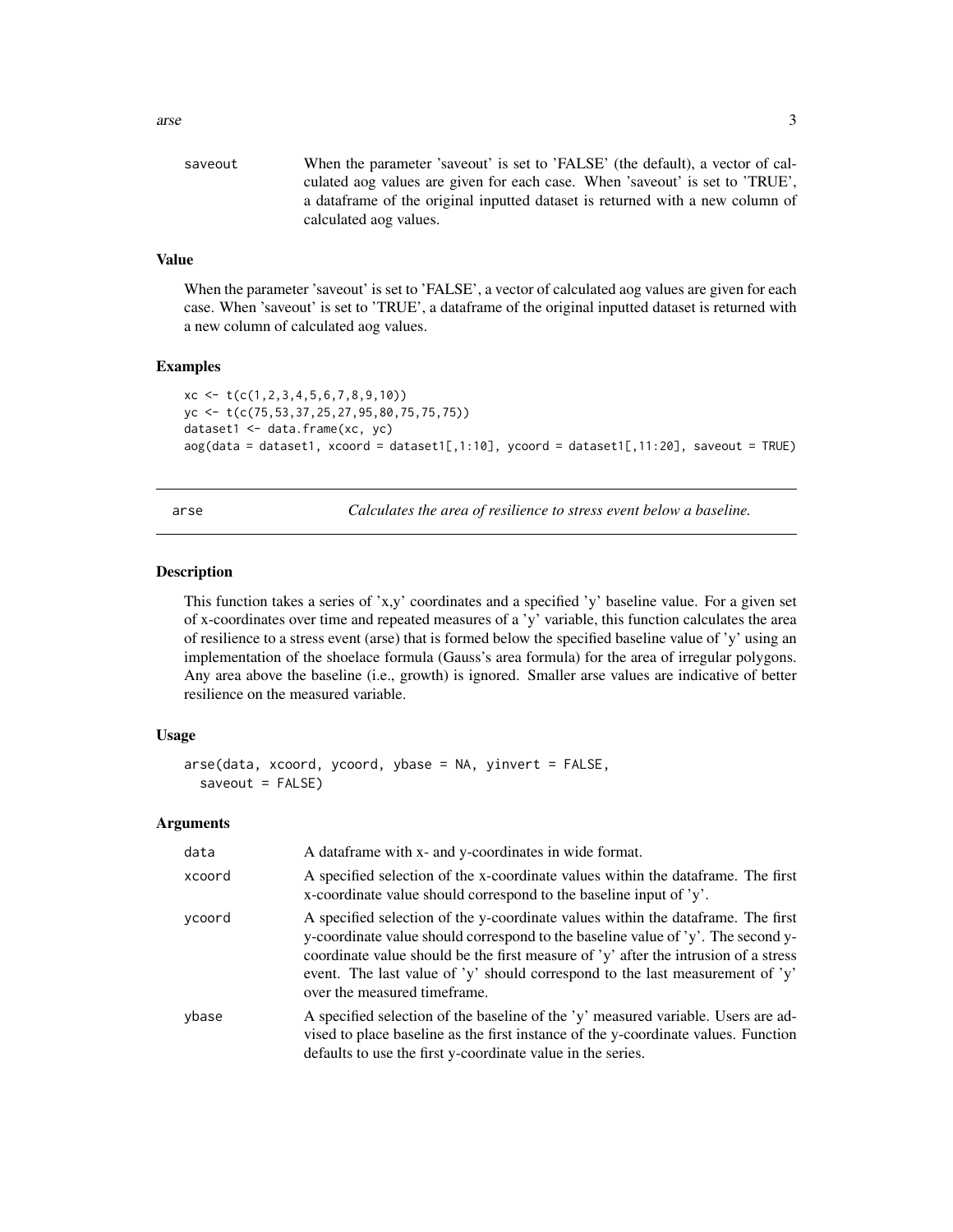<span id="page-3-0"></span>

| vinvert | Specifies whether resilience occurs above or below the baseline depending on                                                                                    |
|---------|-----------------------------------------------------------------------------------------------------------------------------------------------------------------|
|         | the meaning of high and low 'y' values. When parameter 'yinvert' is set to                                                                                      |
|         | 'FALSE' (the default), it is assumed that higher numbers are indicative of posi-                                                                                |
|         | tive (i.e., desired) 'y' values (e.g., exam grade). When 'yinvert' is set to 'TRUE',                                                                            |
|         | it is assumed that lower numbers are indicative of positive (i.e., desired) 'y' val-                                                                            |
|         | ues (e.g., blood pressure).                                                                                                                                     |
| saveout | When the parameter 'saveout' is set to 'FALSE' (the default), a vector of cal-<br>culated arse values are given for each case. When 'saveout' is set to 'TRUE', |
|         | a dataframe of the original inputted dataset is returned with a new column of<br>calculated arse values.                                                        |

#### Value

When the parameter 'saveout' is set to 'FALSE', a vector of calculated arse values are given for each case. When 'saveout' is set to 'TRUE', a dataframe of the original inputted dataset is returned with a new column of calculated arse values.

#### Examples

```
xc \leftarrow t(c(1, 2, 3, 4, 5, 6, 7, 8, 9, 10))yc <- t(c(75,53,37,25,27,35,50,75,75,75))
dataset1 <- data.frame(xc, yc)
\text{area}(\text{data} = \text{dataset1}, \text{xeord} = \text{dataset1}[, 1:10], \text{yeord} = \text{dataset1}[, 11:20], \text{saveout} = \text{TRUE}
```
arsefigures *arsefigures*

#### Description

Dataset used to demonstrate different manifestations of arse. Cases correspond to different figures from a forthcoming arse method paper. Figure number and panel are noted #' in the last column. Additional data is also added to test other situations that might occur with data sources (e.g., different baselines, interpolation of points).

#### Usage

bar

#### Format

A dataframe with 11 rows and 22 columns. There are 10 total examples.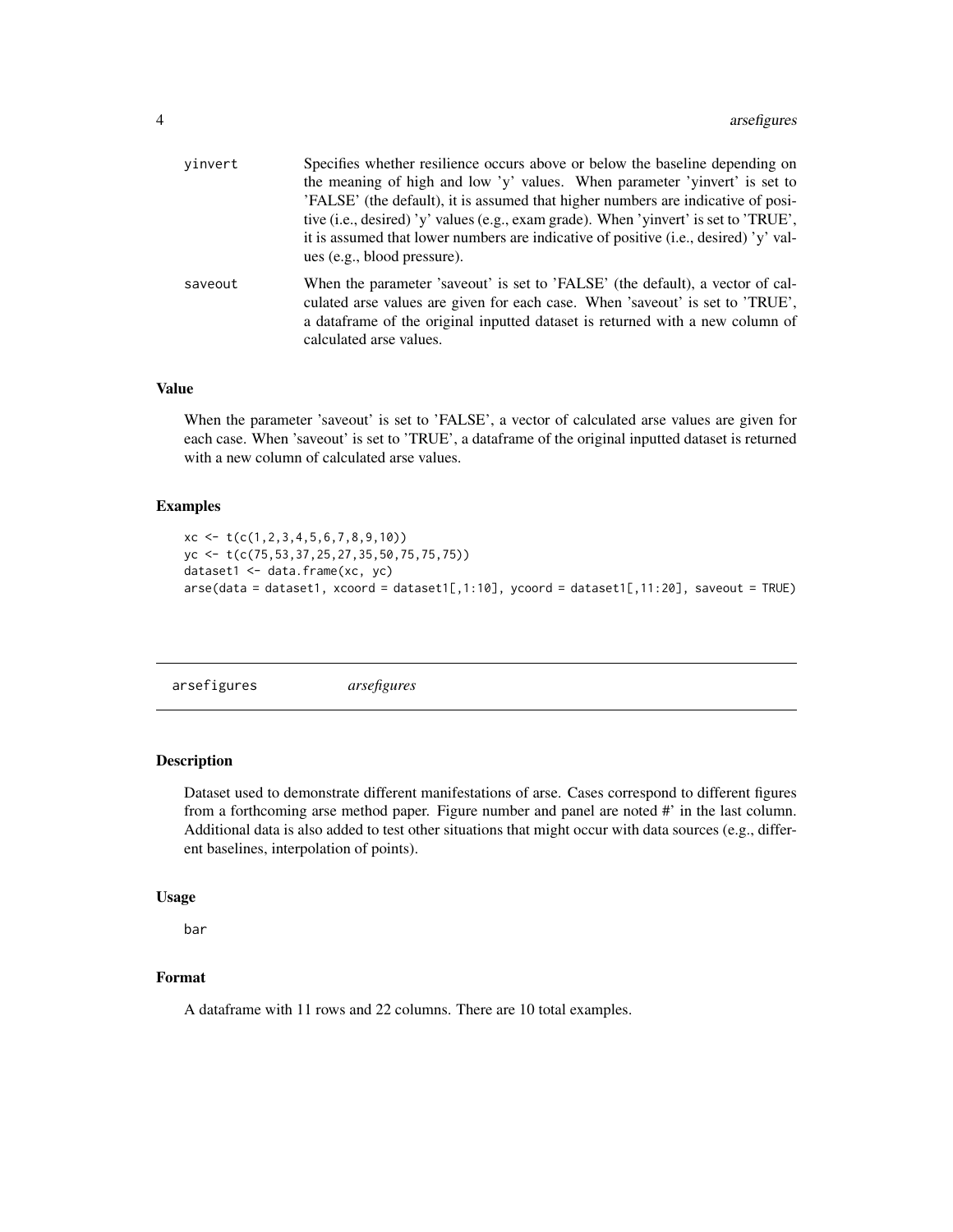<span id="page-4-0"></span>arse\_s *Calculates the area of resilience to stress event below a baseline with scaling for end state growth or non-resilience.*

#### Description

This function takes a series of 'x,y' coordinates and a specified 'y' baseline value. For a given set of x-coordinates over time and repeated measures of a 'y' variable, this function calculates the area of resilience to a stress event (arse) that is formed below the specified baseline value of 'y' using an implementation of the shoelace formula (Gauss's area formula) for the area of irregular polygons. With arse calculated, the arse is scaled in reference to the end state value by multiplying the arse value by the division of baseline value over the end state value (i.e., last measured value of 'y') or arsevalue ∗ (baselinevalue/endstatevalue). Smaller arse\_s values are indicative of better resilience on the measured variable.

#### Usage

arse\_s(data, xcoord, ycoord, ybase = NA, yend = NA, yinvert = FALSE,  $saveout = FALSE)$ 

| data    | A dataframe with x- and y-coordinates in wide format.                                                                                                                                                                                                                                                                                                                                                                                                         |
|---------|---------------------------------------------------------------------------------------------------------------------------------------------------------------------------------------------------------------------------------------------------------------------------------------------------------------------------------------------------------------------------------------------------------------------------------------------------------------|
| xcoord  | A specified selection of the x-coordinate values within the dataframe. The first<br>x-coordinate value should correspond to the baseline input of 'y'.                                                                                                                                                                                                                                                                                                        |
| ycoord  | A specified selection of the y-coordinate values within the dataframe. The first<br>y-coordinate value should correspond to the baseline value of 'y'. The second y-<br>coordinate value should be the first measure of 'y' after the intrusion of a stress<br>event. The last value of 'y' should correspond to the last measurement of 'y'<br>over the measured timeframe.                                                                                  |
| ybase   | A specified selection of the baseline of the 'y' measured variable. Users are ad-<br>vised to place baseline as the first instance of the y-coordinate values. Function<br>defaults to use the first y-coordinate value in the series.                                                                                                                                                                                                                        |
| yend    | A specified selection of the end state of the 'y' measured variable. Users are ad-<br>vised to place end state as the last instance of the y-coordinate values. Function<br>defaults to use the last y-coordinate value in the series.                                                                                                                                                                                                                        |
| yinvert | Specifies whether resilience occurs above or below the baseline depending on<br>the meaning of high and low 'y' values. When parameter 'yinvert' is set to<br>'FALSE' (the default), it is assumed that higher numbers are indicative of posi-<br>tive (i.e., desired) 'y' values (e.g., exam grade). When 'yinvert' is set to 'TRUE',<br>it is assumed that lower numbers are indicative of positive (i.e., desired) 'y' val-<br>ues (e.g., blood pressure). |
| saveout | When the parameter 'saveout' is set to 'FALSE' (the default), a vector of cal-<br>culated arse_s values are given for each case. When 'saveout' is set to 'TRUE',<br>a dataframe of the original inputted dataset is returned with a new column of<br>calculated arse_s values.                                                                                                                                                                               |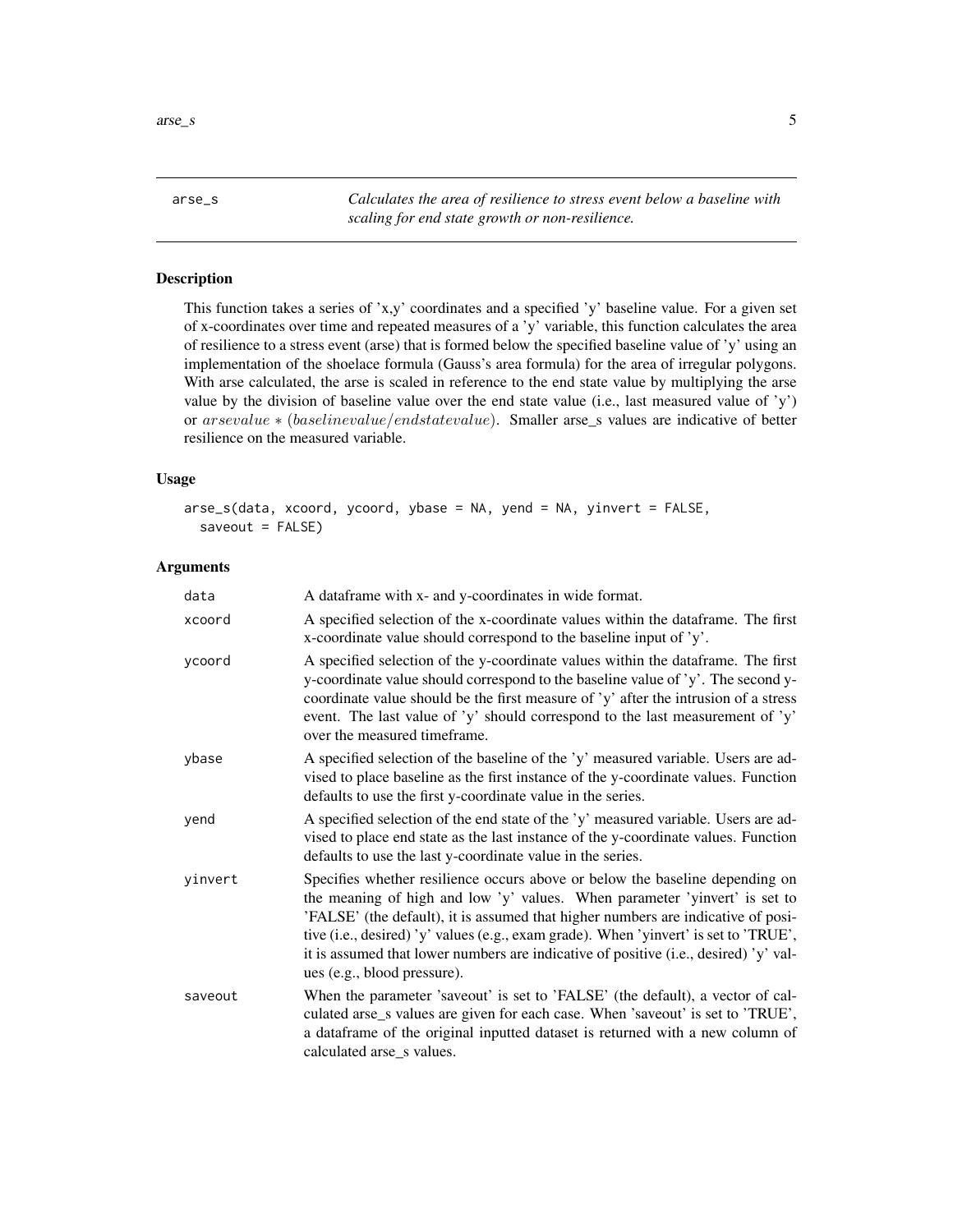#### <span id="page-5-0"></span>Value

When the parameter 'saveout' is set to 'FALSE', a vector of calculated arse\_s values are given for each case. When 'saveout' is set to 'TRUE', a dataframe of the original inputted dataset is returned with a new column of calculated arse\_s values.

#### Examples

```
xc \leftarrow t(c(1, 2, 3, 4, 5, 6, 7, 8, 9, 10))yc <- t(c(75,53,37,25,27,35,46,49,49,51))
dataset1 <- data.frame(xc, yc)
arse_s(data = dataset1, xcoord = dataset1[,1:10], ycoord = dataset1[,11:20], saveout = TRUE)
```
arse\_t *Calculates the area of resilience to stress event below a baseline with subtraction of area of growth.*

#### Description

This function takes a series of 'x,y' coordinates and a specified 'y' baseline value. For a given set of x-coordinates over time and repeated measures of a 'y' variable, this function calculates the area of resilience to a stress event (arse) that is formed below the specified baseline value of 'y' using an implementation of the shoelace formula (Gauss's area formula) for the area of irregular polygons. Area of growth (aog) is calculated in the same manner by calculating the area formed by points above the baseline. With both areas calculated, the arse is subtracted from aog creating a new variable, arse\_t. Smaller arse\_t values are indicative of better resilience on the measured variable.

#### Usage

```
arse_t(data, xcoord, ycoord, ybase = NA, yinvert = FALSE,
  saveout = FALSE)
```

| data   | A data frame with x- and y-coordinates in wide format.                                                                                                                                                                                                                                                                                                                        |
|--------|-------------------------------------------------------------------------------------------------------------------------------------------------------------------------------------------------------------------------------------------------------------------------------------------------------------------------------------------------------------------------------|
| xcoord | A specified selection of the x-coordinate values within the dataframe. The first<br>x-coordinate value should correspond to the baseline input of 'y'.                                                                                                                                                                                                                        |
| vcoord | A specified selection of the y-coordinate values within the data frame. The first<br>y-coordinate value should correspond to the baseline value of 'y'. The second y-<br>coordinate value should be the first measure of 'y' after the intrusion of a stress<br>event. The last value of 'y' should correspond to the last measurement of 'y'<br>over the measured timeframe. |
| ybase  | A specified selection of the baseline of the 'y' measured variable. Users are ad-<br>vised to place baseline as the first instance of the y-coordinate values. Function<br>defaults to use the first y-coordinate value in the series.                                                                                                                                        |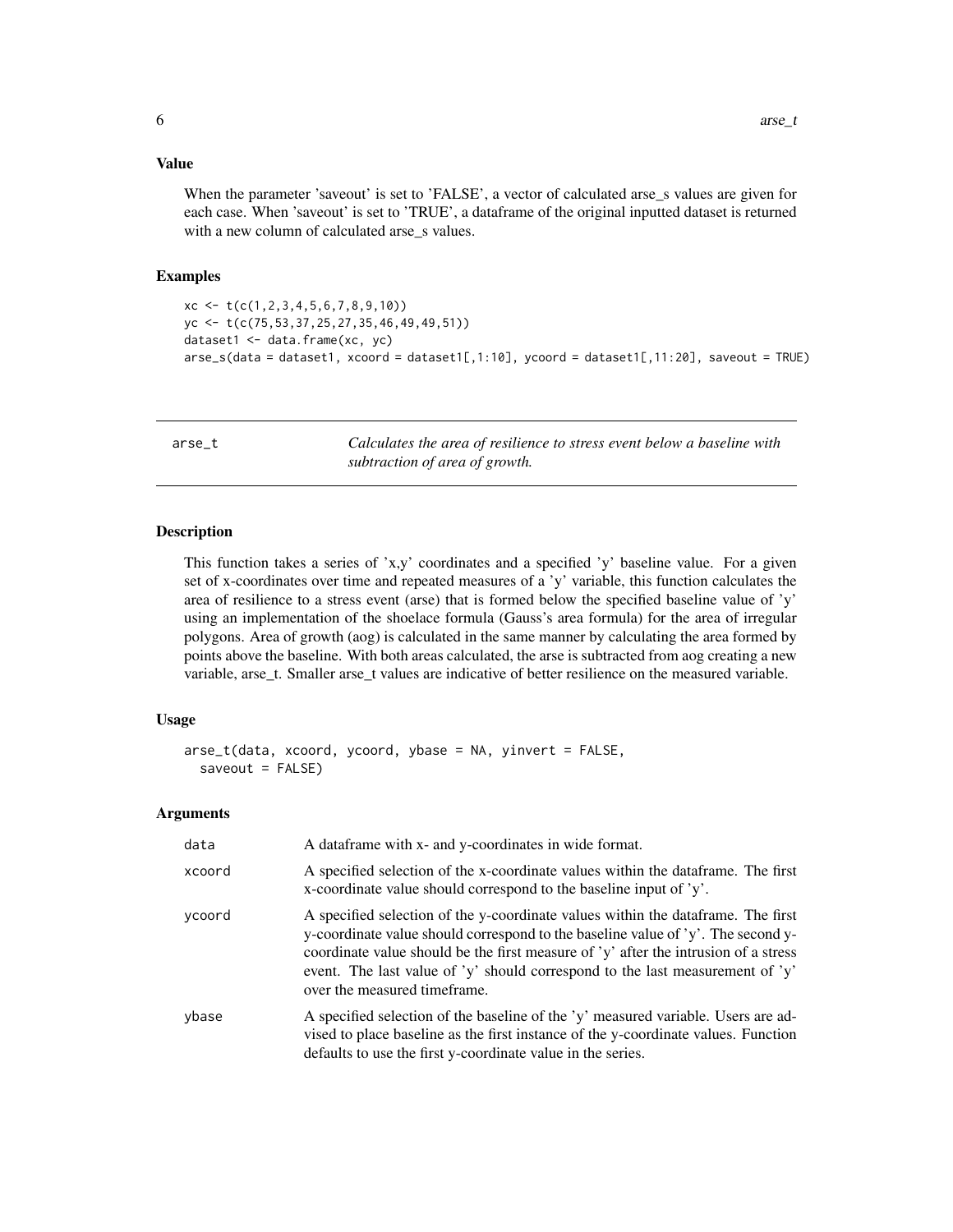#### <span id="page-6-0"></span>arse\_ts 7

| vinvert | Specifies whether resilience occurs above or below the baseline depending on                                                                                      |
|---------|-------------------------------------------------------------------------------------------------------------------------------------------------------------------|
|         | the meaning of high and low 'y' values. When parameter 'yinvert' is set to                                                                                        |
|         | 'FALSE' (the default), it is assumed that higher numbers are indicative of posi-                                                                                  |
|         | tive (i.e., desired) 'y' values (e.g., exam grade). When 'yinvert' is set to 'TRUE',                                                                              |
|         | it is assumed that lower numbers are indicative of positive (i.e., desired) 'y' val-                                                                              |
|         | ues (e.g., blood pressure).                                                                                                                                       |
| saveout | When the parameter 'saveout' is set to 'FALSE' (the default), a vector of cal-<br>culated arse_t values are given for each case. When 'saveout' is set to 'TRUE', |
|         | a data frame of the original inputted dataset is returned with a new column of<br>calculated arse t values.                                                       |

#### Value

When the parameter 'saveout' is set to 'FALSE', a vector of calculated arse\_t values are given for each case. When 'saveout' is set to 'TRUE', a dataframe of the original inputted dataset is returned with a new column of calculated arse\_t values.

#### Examples

```
xc \leftarrow t(c(1, 2, 3, 4, 5, 6, 7, 8, 9, 10))yc <- t(c(75,53,37,25,27,95,80,75,75,75))
dataset1 <- data.frame(xc, yc)
arse_t(data = dataset1, xcoord = dataset1[,1:10], ycoord = dataset1[,11:20], saveout = TRUE)
```
arse\_ts *Calculates the area of resilience to stress event below a baseline with subtraction of area of growth and scaling for end state growth or nonresilience.*

#### Description

This function takes a series of 'x,y' coordinates and a specified 'y' baseline value. For a given set of x-coordinates over time and repeated measures of a 'y' variable, this function calculates the area of resilience to a stress event (arse) that is formed below the specified baseline value of 'y' using an implementation of the shoelace formula (Gauss's area formula) for the area of irregular polygons. The function also calculates the area of growth (aog) that is formed above the specified baseline in the same manner as arse. The function then subtracts the arse from aog to get a new variable, arse\_t. With arse\_t calculated, it is scaled in reference to the end state value by (a) if arse\_t is greater than or equal to zero, multiplying the arse\_t value by the division of baseline value over the end state value (i.e., last measured value of 'y') or arsevalue  $*(baseline/endstatevalue)$  or (b) if arse\_t is less than zero, multiplying the arse\_t value by the division of end state value over the baseline value (i.e., last measured value of 'y') or  $arsevalue * (endstate value/baselinevalue)$ . Smaller arse\_s values are indicative of better resilience on the measured variable.

#### Usage

```
arse_ts(data, xcoord, ycoord, ybase = NA, yend = NA, yinvert = FALSE,
  saveout = FALSE)
```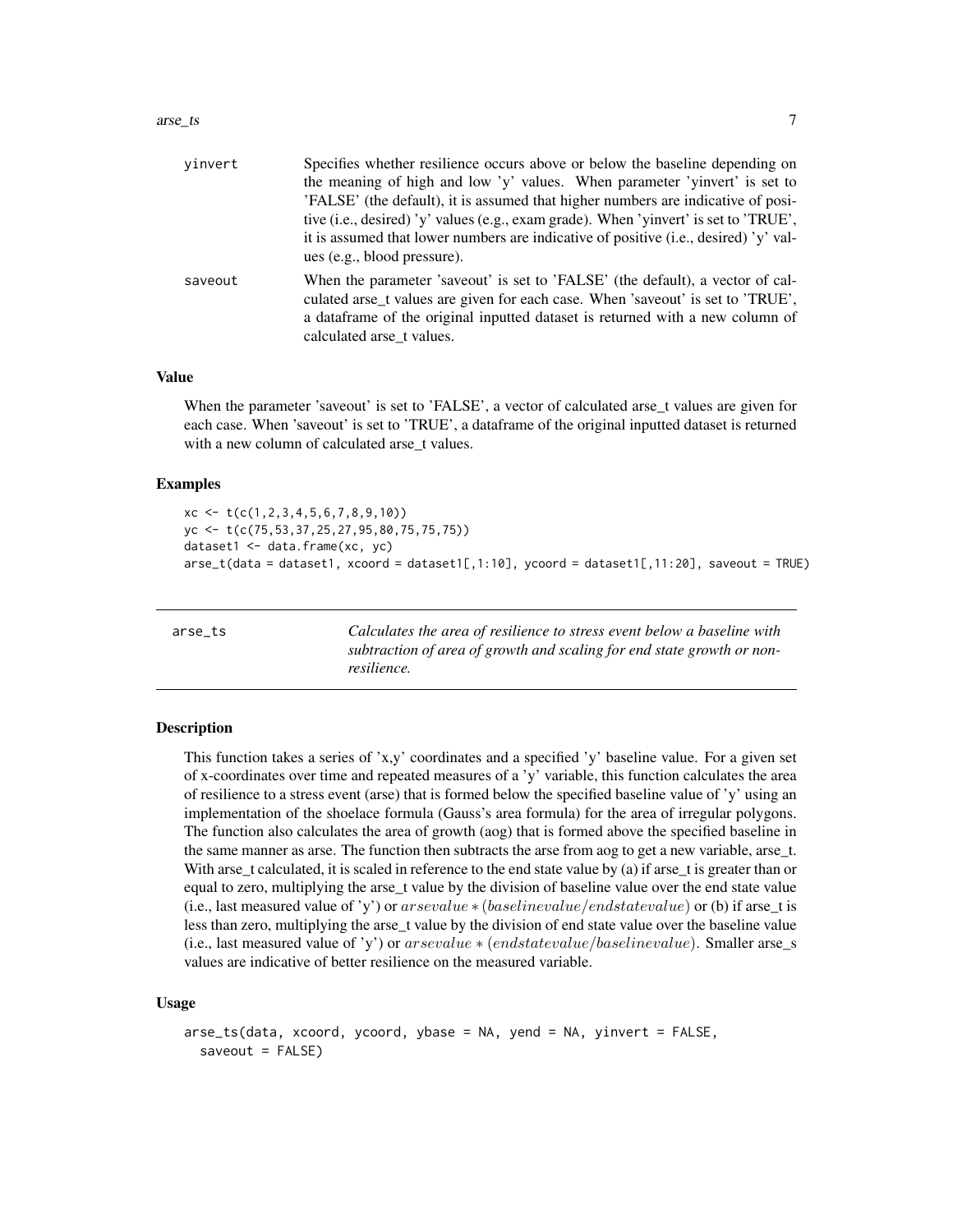#### <span id="page-7-0"></span>Arguments

| data    | A dataframe with x- and y-coordinates in wide format.                                                                                                                                                                                                                                                                                                                                                                                                         |
|---------|---------------------------------------------------------------------------------------------------------------------------------------------------------------------------------------------------------------------------------------------------------------------------------------------------------------------------------------------------------------------------------------------------------------------------------------------------------------|
| xcoord  | A specified selection of the x-coordinate values within the dataframe. The first<br>x-coordinate value should correspond to the baseline input of 'y'.                                                                                                                                                                                                                                                                                                        |
| ycoord  | A specified selection of the y-coordinate values within the dataframe. The first<br>y-coordinate value should correspond to the baseline value of 'y'. The second y-<br>coordinate value should be the first measure of 'y' after the intrusion of a stress<br>event. The last value of 'y' should correspond to the last measurement of 'y'<br>over the measured timeframe.                                                                                  |
| ybase   | A specified selection of the baseline of the 'y' measured variable. Users are ad-<br>vised to place baseline as the first instance of the y-coordinate values. Function<br>defaults to use the first y-coordinate value in the series.                                                                                                                                                                                                                        |
| yend    | A specified selection of the end state of the 'y' measured variable. Users are ad-<br>vised to place end state as the last instance of the y-coordinate values. Function<br>defaults to use the last y-coordinate value in the series.                                                                                                                                                                                                                        |
| yinvert | Specifies whether resilience occurs above or below the baseline depending on<br>the meaning of high and low 'y' values. When parameter 'yinvert' is set to<br>'FALSE' (the default), it is assumed that higher numbers are indicative of posi-<br>tive (i.e., desired) 'y' values (e.g., exam grade). When 'yinvert' is set to 'TRUE',<br>it is assumed that lower numbers are indicative of positive (i.e., desired) 'y' val-<br>ues (e.g., blood pressure). |
| saveout | When the parameter 'saveout' is set to 'FALSE' (the default), a vector of calcu-<br>lated arse_ts values are given for each case. When 'saveout' is set to 'TRUE',<br>a dataframe of the original inputted dataset is returned with a new column of<br>calculated arse_ts values.                                                                                                                                                                             |

#### Value

When the parameter 'saveout' is set to 'FALSE', a vector of calculated arse\_ts values are given for each case. When 'saveout' is set to 'TRUE', a dataframe of the original inputted dataset is returned with a new column of calculated arse\_ts values.

#### Examples

```
xc \leftarrow t(c(1, 2, 3, 4, 5, 6, 7, 8, 9, 10))yc <- t(c(75,75,77,79,80,81,77,76,77,77))
dataset1 <- data.frame(xc, yc)
arse_ts(data = dataset1, xcoord = dataset1[,1:10], ycoord = dataset1[,11:20], saveout = TRUE)
```
count\_rapidity *Calculates a count of the time beneath the baseline.*

#### Description

This function takes a series of y-coordinates and returns a count of y-coordinates that fall beneath the specified baseline after the intrusion of a stress event (i.e., rapidity).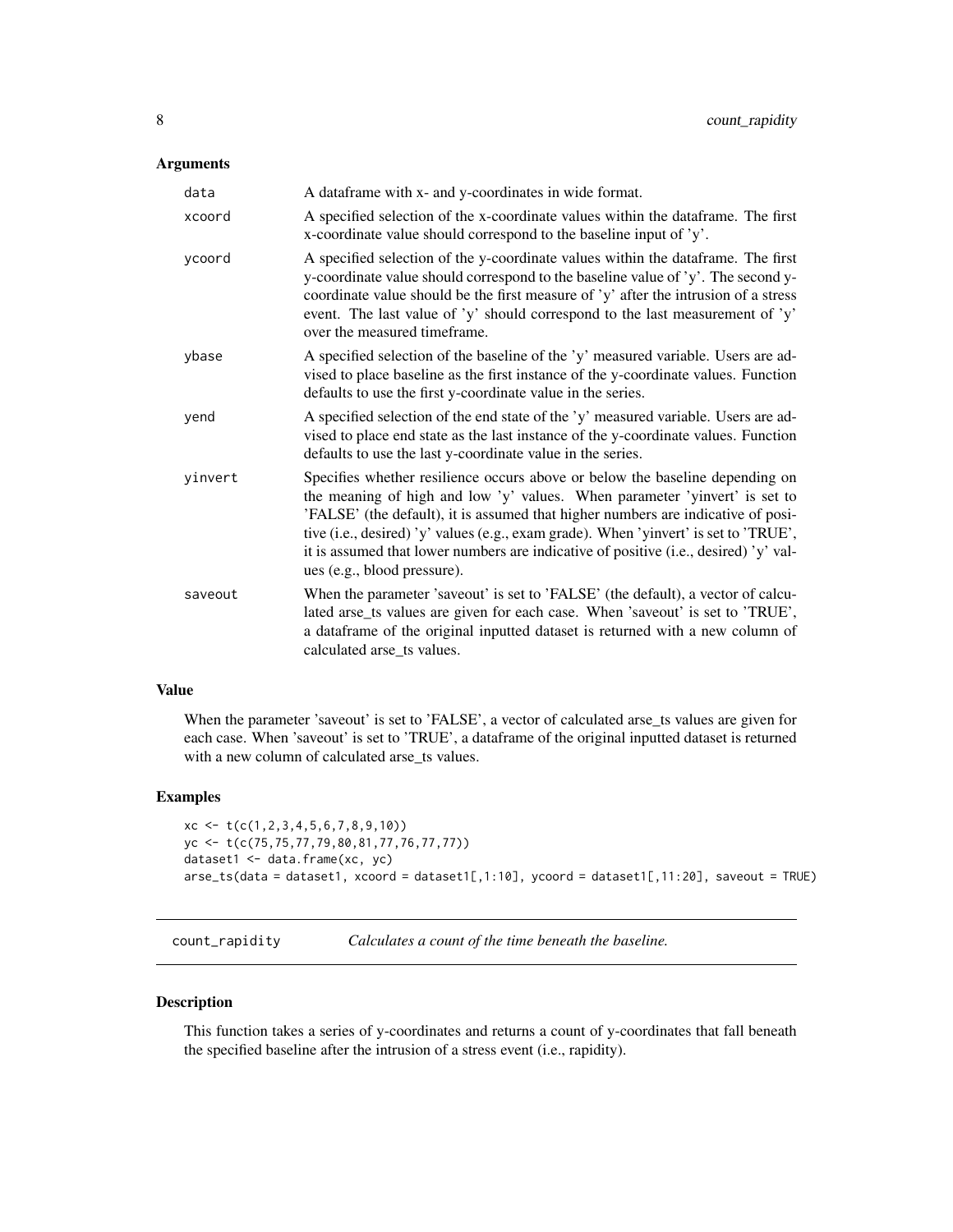#### <span id="page-8-0"></span>getintersectx 9

#### Usage

```
count_rapidity(data, ycoord, ybase = NA, yinvert = FALSE,
  saveout = FALSE)
```
#### Arguments

| data    | A dataframe with x- and y-coordinates in wide format.                                                                                                                                                                                                                                                                                                                                                                                                         |
|---------|---------------------------------------------------------------------------------------------------------------------------------------------------------------------------------------------------------------------------------------------------------------------------------------------------------------------------------------------------------------------------------------------------------------------------------------------------------------|
| ycoord  | A specified selection of the y-coordinate values within the dataframe. The first<br>y-coordinate value should correspond to the baseline value of 'y'. The second y-<br>coordinate value should be the first measure of 'y' after the intrusion of a stress<br>event. The last value of 'y' should correspond to the last measurement of 'y'<br>over the measured timeframe.                                                                                  |
| ybase   | A specified selection of the baseline of the 'y' measured variable. Users are ad-<br>vised to place baseline as the first instance of the y-coordinate values. Function<br>defaults to use the first y-coordinate value in the series.                                                                                                                                                                                                                        |
| yinvert | Specifies whether resilience occurs above or below the baseline depending on<br>the meaning of high and low 'y' values. When parameter 'yinvert' is set to<br>'FALSE' (the default), it is assumed that higher numbers are indicative of posi-<br>tive (i.e., desired) 'y' values (e.g., exam grade). When 'yinvert' is set to 'TRUE',<br>it is assumed that lower numbers are indicative of positive (i.e., desired) 'y' val-<br>ues (e.g., blood pressure). |
| saveout | When the parameter 'saveout' is set to 'FALSE' (the default), a vector of cal-<br>culated count_rapidity values are given for each case. When 'saveout' is set<br>to 'TRUE', a dataframe of the original inputted dataset is returned with a new<br>column of calculated count_rapidity values.                                                                                                                                                               |

#### Value

When the parameter 'saveout' is set to 'FALSE', a vector of calculated count\_rapidity values are given for each case. When 'saveout' is set to 'TRUE', a dataframe of the original inputted dataset is returned with a new column of calculated count\_rapidity values.

#### Examples

```
xc <- t(c(1,2,3,4,5,6,7,8,9,10))
yc <- t(c(75,53,37,25,27,35,50,75,75,75))
dataset1 <- data.frame(xc, yc)
count_rapidity(data = dataset1, ycoord = dataset1[,11:20], saveout = TRUE)
```
getintersectx *Calculates x-coordinate interpolation points across a baseline.*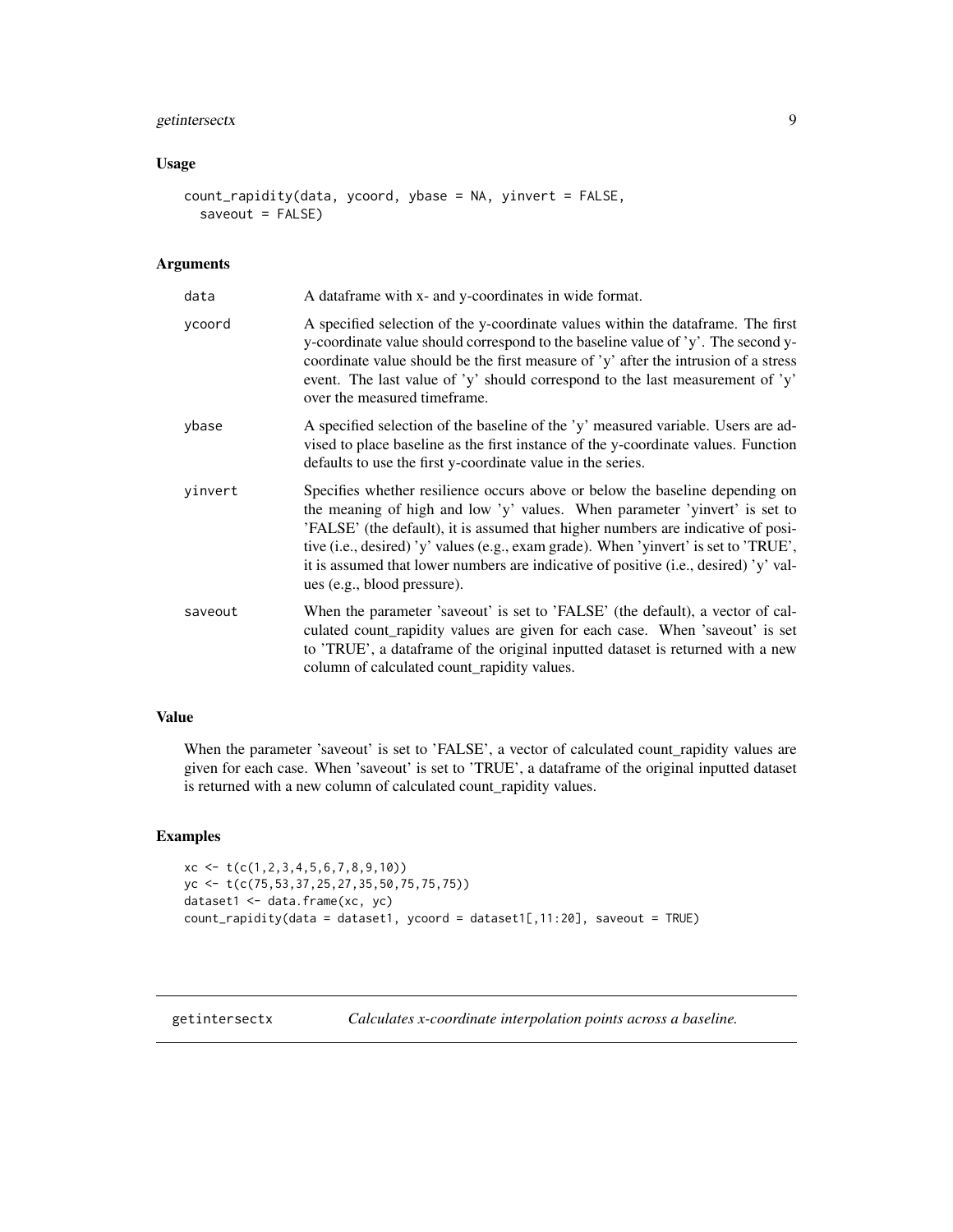#### Description

This function takes a series of 'x,y' coordinates and a specified 'y' baseline value. For any two sequential x-coordinate points, where the 'y' baseline value is crossed in between them, the function calculates the predicted x-coordinate value and interpolates that point with the matching 'y' baseline value. The new points are then added to the original set of 'x,y' coordinates. Note that all the prefixed arse functions automatically perform this operation within their respective functions.

#### Usage

```
getintersectx(data, xcoord, ycoord, ybase = NA)
```
#### Arguments

| data   | A data frame with x- and y-coordinates in wide format.                                                                                                                                                                                 |
|--------|----------------------------------------------------------------------------------------------------------------------------------------------------------------------------------------------------------------------------------------|
| xcoord | A specified selection of the x-coordinate values within the data frame.                                                                                                                                                                |
| vcoord | A specified selection of the y-coordinate values within the data frame.                                                                                                                                                                |
| vbase  | A specified selection of the baseline of the 'y' measured variable. Users are ad-<br>vised to place baseline as the first instance of the y-coordinate values. Function<br>defaults to use the first y-coordinate value in the series. |

#### Value

A dataframe of old and newly-interpolated x-coordinate values at the specified baseline.

#### Examples

```
xc \leftarrow t(c(1, 2, 3, 4, 5, 6, 7, 8, 9, 10))yc <- t(c(75,53,37,25,95,35,50,75,75,75))
dataset1 <- data.frame(xc, yc)
getintersectx(data = dataset1, xcoord = dataset1[,1:10], ycoord = dataset1[,11:20])
```
mean\_robust *Calculates the mean robustness after a stress event.*

#### Description

This function takes a series of y-coordinates and returns the average deviation from the specified baseline after the intrusion of a stress event (i.e., robustness). Magnitude is indicated by how large the mean\_robust value becomes. Direction of the robustness is indicated by a positive or negative value; negative numbers indicate a departure below the baseline while positive numbers indicate a departure above the baseline.

#### Usage

```
mean_robust(data, ycoord, ybase = NA, yinvert = FALSE,
  saveout = FALSE)
```
<span id="page-9-0"></span>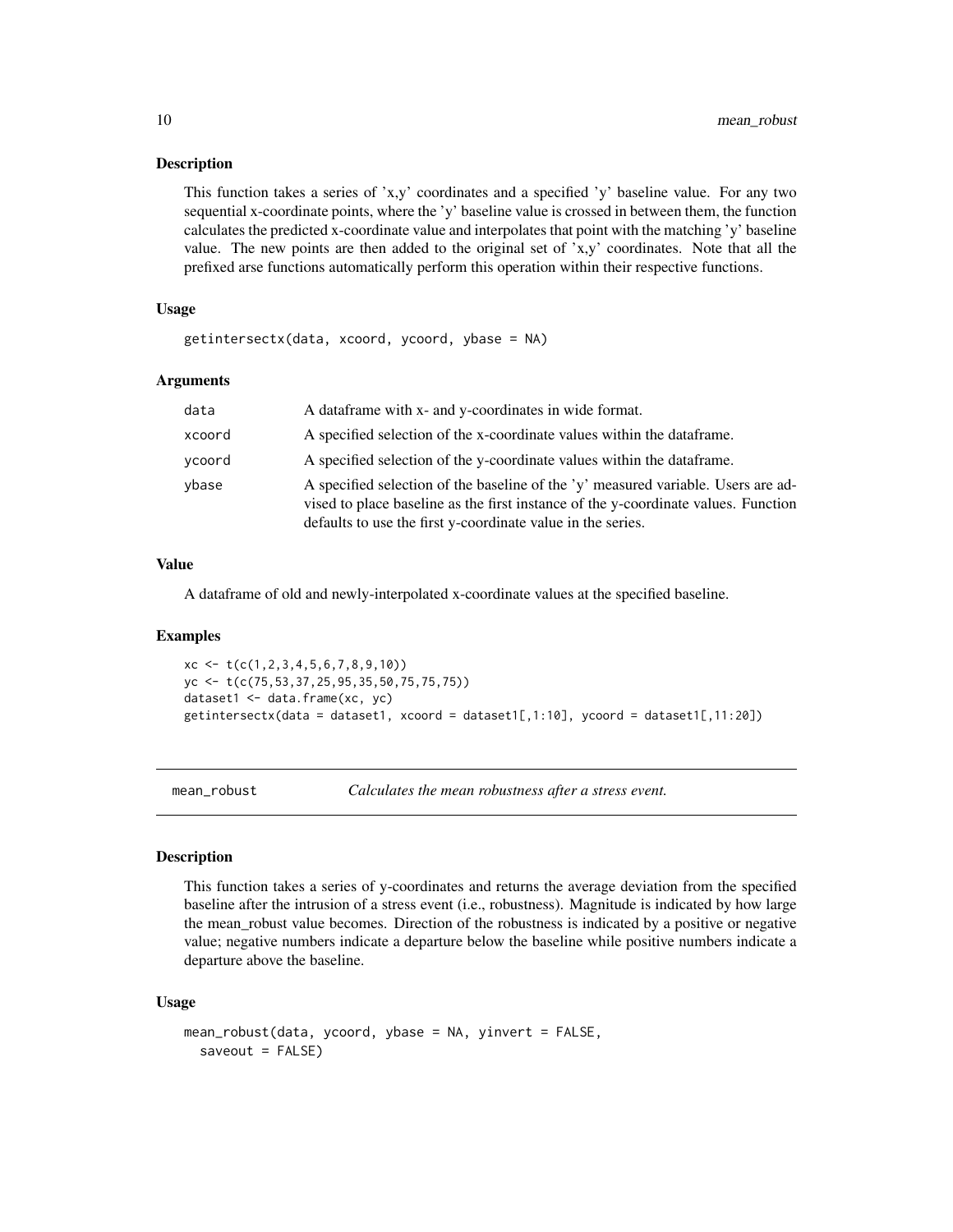#### <span id="page-10-0"></span>plot\_arse the contract of the contract of the contract of the contract of the contract of the contract of the contract of the contract of the contract of the contract of the contract of the contract of the contract of the

#### Arguments

| data    | A dataframe with x- and y-coordinates in wide format.                                                                                                                                                                                                                                                                                                                                                                                                         |
|---------|---------------------------------------------------------------------------------------------------------------------------------------------------------------------------------------------------------------------------------------------------------------------------------------------------------------------------------------------------------------------------------------------------------------------------------------------------------------|
| ycoord  | A specified selection of the y-coordinate values within the dataframe. The first<br>y-coordinate value should correspond to the baseline value of 'y'. The second y-<br>coordinate value should be the first measure of 'y' after the intrusion of a stress<br>event. The last value of 'y' should correspond to the last measurement of 'y'<br>over the measured timeframe.                                                                                  |
| ybase   | A specified selection of the baseline of the 'y' measured variable. Users are ad-<br>vised to place baseline as the first instance of the y-coordinate values. Function<br>defaults to use the first y-coordinate value in the series.                                                                                                                                                                                                                        |
| yinvert | Specifies whether resilience occurs above or below the baseline depending on<br>the meaning of high and low 'y' values. When parameter 'yinvert' is set to<br>'FALSE' (the default), it is assumed that higher numbers are indicative of posi-<br>tive (i.e., desired) 'y' values (e.g., exam grade). When 'yinvert' is set to 'TRUE',<br>it is assumed that lower numbers are indicative of positive (i.e., desired) 'y' val-<br>ues (e.g., blood pressure). |
| saveout | When the parameter 'saveout' is set to 'FALSE' (the default), a vector of cal-<br>culated mean_robust values are given for each case. When 'saveout' is set to<br>'TRUE', a dataframe of the original inputted dataset is returned with a new col-<br>umn of calculated mean_robust values.                                                                                                                                                                   |

#### Value

When the parameter 'saveout' is set to 'FALSE', a vector of calculated mean\_robust values are given for each case. When 'saveout' is set to 'TRUE', a dataframe of the original inputted dataset is returned with a new column of calculated mean\_robust values.

#### Examples

```
yc <- t(c(75,53,37,25,27,35,50,75,75,75))
dataset1 <- data.frame(yc)
mean_robust(data = dataset1, ycoord = yc, saveout = TRUE)
```
plot\_arse *Plots the area of resilience to stress event.*

#### Description

This function takes a series of 'x,y' coordinates and a specified 'y' baseline value and plots them on an x- and y-axis.

#### Usage

```
plot_arse(xcoord, ycoord, ybase = NA, ll, ul, xlab = NA, ylab = NA)
```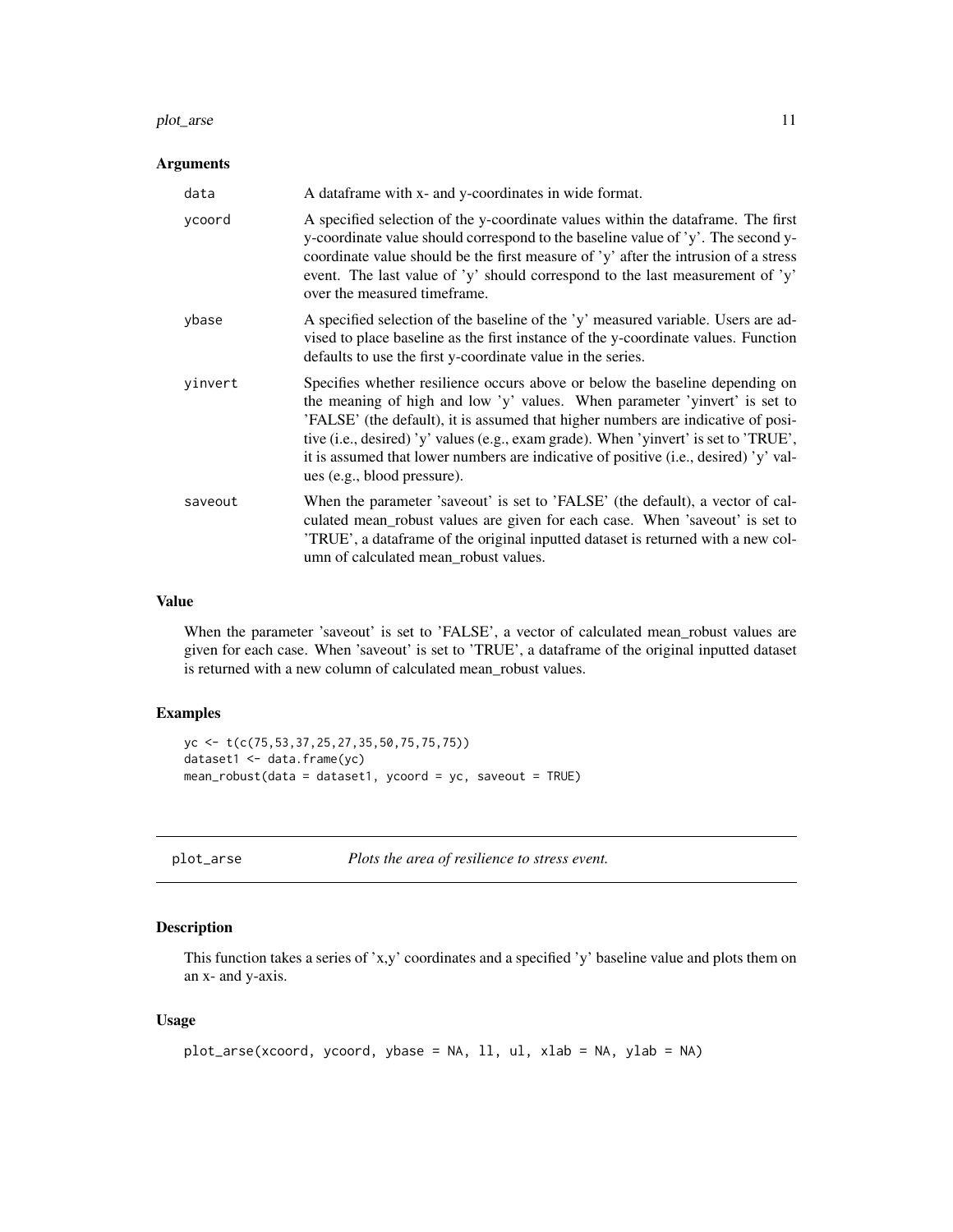#### <span id="page-11-0"></span>Arguments

| xcoord | A specified selection of the x-coordinate values within a vector. The first x-<br>coordinate value should correspond to the baseline input of 'y'.                                                                                                                                                                                                                      |
|--------|-------------------------------------------------------------------------------------------------------------------------------------------------------------------------------------------------------------------------------------------------------------------------------------------------------------------------------------------------------------------------|
| ycoord | A specified selection of the y-coordinate values within a vector. The first y-<br>coordinate value should correspond to the baseline value of 'y'. The second<br>y-coordinate value should be the first measure of 'y' after the intrusion of a<br>stress event. The last value of 'y' should correspond to the last measurement of<br>'y' over the measured timeframe. |
| ybase  | A specified selection of the baseline of the 'y' measured variable. Users are ad-<br>vised to place baseline as the first instance of the y-coordinate values. Function<br>defaults to use the first y-coordinate value in the series.                                                                                                                                  |
| 11     | Sets the lower limit of the y-axis scale. Recommended to be the lowest possible<br>value of your 'y' measure.                                                                                                                                                                                                                                                           |
| ul     | Sets the upper limit of the y-axis scale. Recommended to be the highest possible<br>value of your 'y' measure.                                                                                                                                                                                                                                                          |
| xlab   | Labels the x-axis. Defaults to "Time $(X)$ ".                                                                                                                                                                                                                                                                                                                           |
| ylab   | Labels the y-axis. Defaults to "Outcome $(Y)$ ".                                                                                                                                                                                                                                                                                                                        |

#### Value

Returns a graph with 'x,y' coordinates and baseline.

#### Examples

```
xc <- t(c(1,2,3,4,5,6,7,8,9,10))
yc <- t(c(75,53,37,25,27,35,50,75,75,75))
dataset1 <- data.frame(xc, yc)
plot_arse(xcoord = as.numeric(dataset1[,1:10]),
ycoord = as.numeric(dataset1[, 11:20]), 11 = 0, ul = 100)
```
stress\_appraisal *stress\_appraisal*

#### Description

Fictitious dataset used to demonstrate the calculation of arse. In this dataset, there are 50 fictitious cases split into two groups with 25 members each (i.e., 'group' variable). The control condition represents cases in which training was not given before a stress event. In the 'Appraisal\_Training' condition, cases were given a training to help cognitively reappraise a stressful situation and think of strategies to adapt to a stressor. Before random assignment to group condition, a baseline (i.e., 'tby') is measured on the case's ability to place 100 colored-pegs in a specified patterned grid in one minute. Following baseline measurement, a stress event occurs for all cases where they are asked to dip their hand in a bath of ice cold water for one minute (or as long as they can stand). Following the stress event, the cases are asked to perform the peg task four more times with different patterns to match. Cases perform the peg task at three minute intervals. The fourth time the case performs the task (i.e., t4y) represents the case's endstate at the end of the fictitious experiment. In the dataset, t#x values represent time on the x-axis.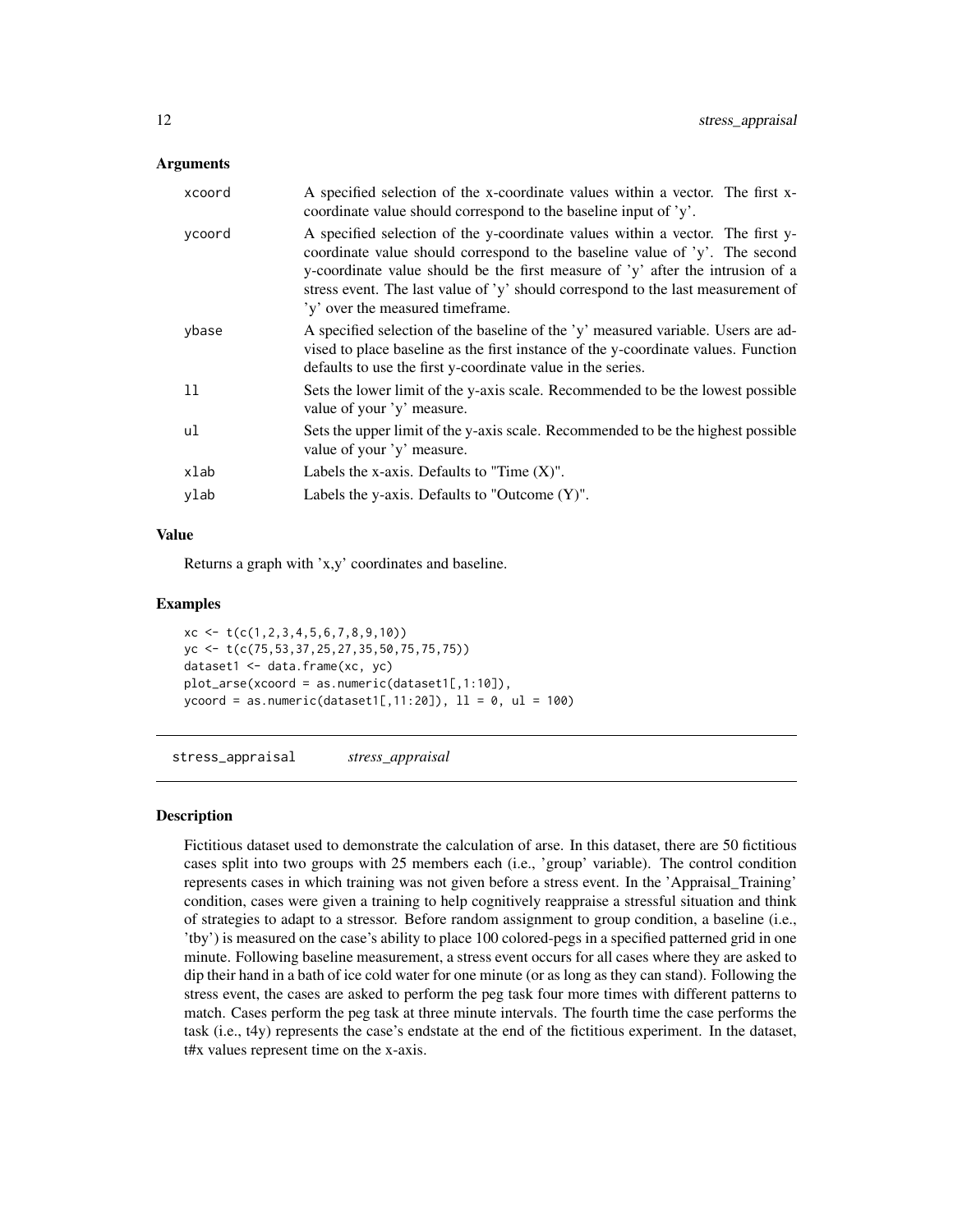#### <span id="page-12-0"></span>ynadir 13

#### Usage

bar

#### Format

A dataframe with 51 rows and 12 columns. There are 50 total cases.

#### Source

Fictitious dataset. All values generated.

ynadir *Calculates the nadir point of measured 'y' values.*

#### Description

This function takes a series of y-coordinates and returns the lowest value.

#### Usage

ynadir(data, ycoord, yinvert = FALSE, saveout = FALSE)

#### Arguments

| data    | A dataframe with x- and y-coordinates in wide format.                                                                                                                                                                                                                                                                                                                                                                                                         |
|---------|---------------------------------------------------------------------------------------------------------------------------------------------------------------------------------------------------------------------------------------------------------------------------------------------------------------------------------------------------------------------------------------------------------------------------------------------------------------|
| ycoord  | A specified selection of the y-coordinate values within the data frame.                                                                                                                                                                                                                                                                                                                                                                                       |
| vinvert | Specifies whether resilience occurs above or below the baseline depending on<br>the meaning of high and low 'y' values. When parameter 'yinvert' is set to<br>'FALSE' (the default), it is assumed that higher numbers are indicative of posi-<br>tive (i.e., desired) 'y' values (e.g., exam grade). When 'yinvert' is set to 'TRUE',<br>it is assumed that lower numbers are indicative of positive (i.e., desired) 'y' val-<br>ues (e.g., blood pressure). |
| saveout | When the parameter 'saveout' is set to 'FALSE' (the default), a vector of calcu-<br>lated ynadir values are given for each case. When 'saveout' is set to 'TRUE',<br>a dataframe of the original inputted dataset is returned with a new column of<br>calculated ynadir values.                                                                                                                                                                               |

#### Value

When the parameter 'saveout' is set to 'FALSE', a vector of calculated ynadir values are given for each case. When 'saveout' is set to 'TRUE', a dataframe of the original inputted dataset is returned with a new column of calculated ynadir values.

#### Examples

```
yc <- t(c(75,53,37,25,27,35,50,75,75,75))
dataset1 <- data.frame(yc)
ynadir(data = dataset1, ycoord = yc, saveout = TRUE)
```